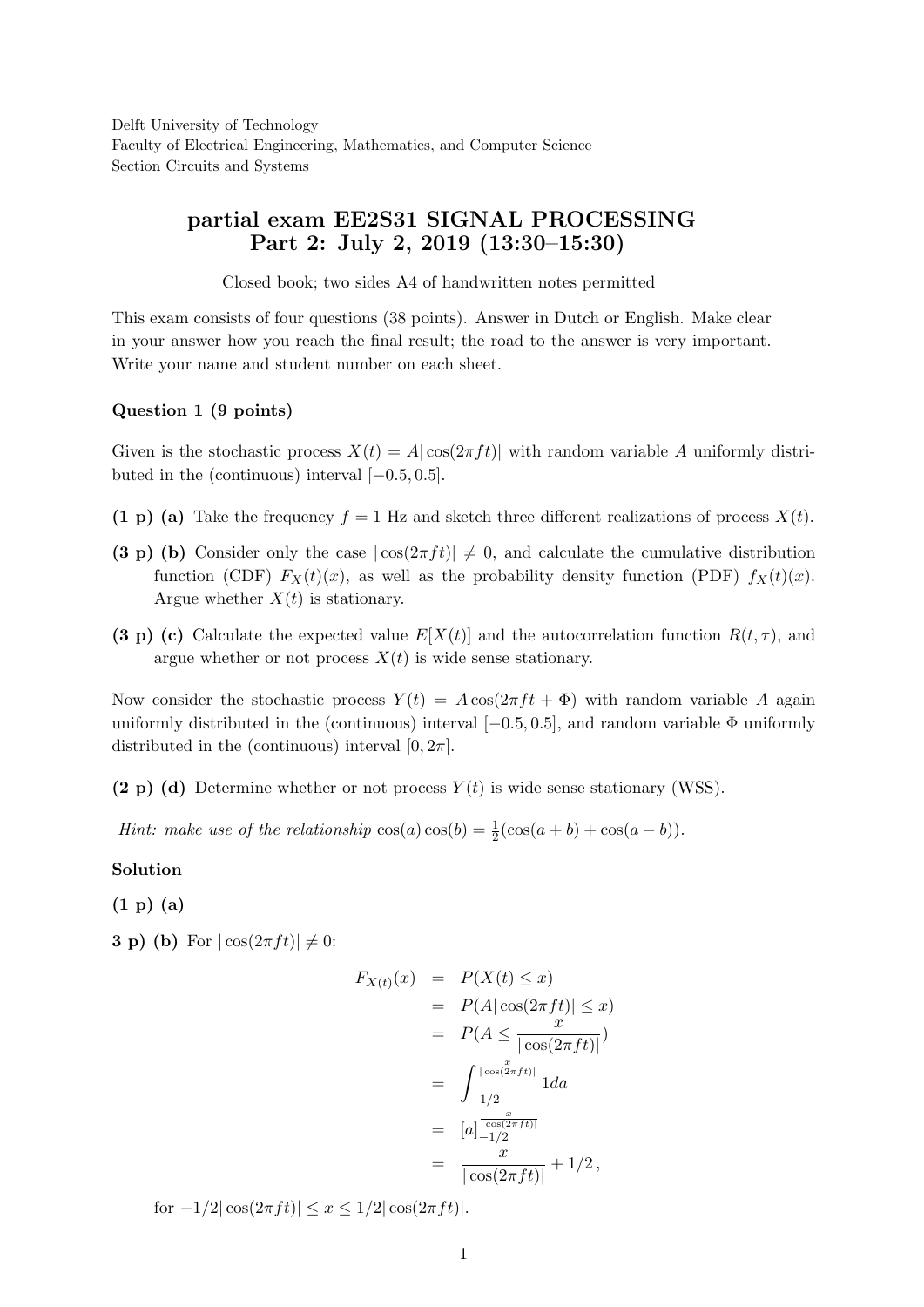Altogether,

$$
F_{X(t)}(x) = \begin{cases} 1, & \text{for } x \ge 1/2 |\cos(2\pi ft)| \\ \frac{x}{|\cos(2\pi ft)|} + 1/2, & \text{for } -1/2 |\cos(2\pi ft)| \le x \le 1/2 |\cos(2\pi ft)| \\ 0, & \text{otherwise.} \end{cases}
$$

$$
f_{X(t)}(x) = \frac{dF_{X(t)}(x)}{dx} = \begin{cases} \frac{1}{|\cos(2\pi ft)|}, & \text{for } -1/2|\cos(2\pi ft)| \le x \le 1/2|\cos(2\pi ft)|\\ 0, & \text{otherwise.} \end{cases}
$$

The pdf is not shift invariant and thus the process  $X(t)$  is not stationary.

(3 p) (c)

$$
E[X(t)] = E[A|\cos(2\pi ft)] = |\cos(2\pi ft)|E[A] = 0
$$

as  $E[A] = 0$ .

$$
R(t, \tau) = E[X(t)X(t + \tau)] = E[A^2] |\cos(2\pi ft)| |\cos(2\pi f(t + \tau))|.
$$

Although  $E[X(t)]$  is time independent,  $R(t, \tau)$  does depend on the actual time and thus is not time shift invariant. Therefore, the process is also not wide sense stationary.

(2 p) (d)

$$
E[X(t)] = E[A\cos(2\pi ft + \Phi)] = E[A]E[\cos(2\pi ft + \Phi)] = 0
$$

as  $E[A] = 0$ .

$$
R(t,\tau) = E[X(t)X(t+\tau)]
$$
  
\n
$$
= E[A^2]E[\cos(2\pi ft + \Phi)\cos(2\pi f(t+\tau) + \Phi)]
$$
  
\n
$$
= \frac{1}{2}E[A^2]\cos(2\pi f\tau) + \frac{1}{2}E[A^2]E[\cos(2\pi f(2t+\tau) + 2\Phi)]
$$
  
\n
$$
= \frac{1}{2}E[A^2]\cos(2\pi f\tau) + \frac{1}{2}E[A^2]\int_0^{2\pi}\cos(2\pi f(2t+\tau) + 2\Phi)d\Phi
$$
  
\n
$$
= \frac{1}{2}E[A^2]\cos(2\pi f\tau) + \frac{1}{4}E[A^2]\left[\sin(2\pi f(2t+\tau) + 2\Phi)\right]_0^{2\pi}
$$
  
\n
$$
= \frac{1}{2}E[A^2]\cos(2\pi f\tau).
$$

Thus, the process is wide sense stationary.

## Question 2 (9 points)

Consider an analogue audio signal,  $x_a(t)$ , with the following magnitude spectrum  $|X_a(F)|$ :



Assume that  $x(n)$  is a discrete-time version of  $x_a(t)$ . That is,  $x(n) = x_a(nT_s)$  where  $T_s$  is the sampling period. Assume that  $x_a(t)$  is sampled at its Nyquist rate so that the sampling frequency is given by  $F_s = 44$  kHz.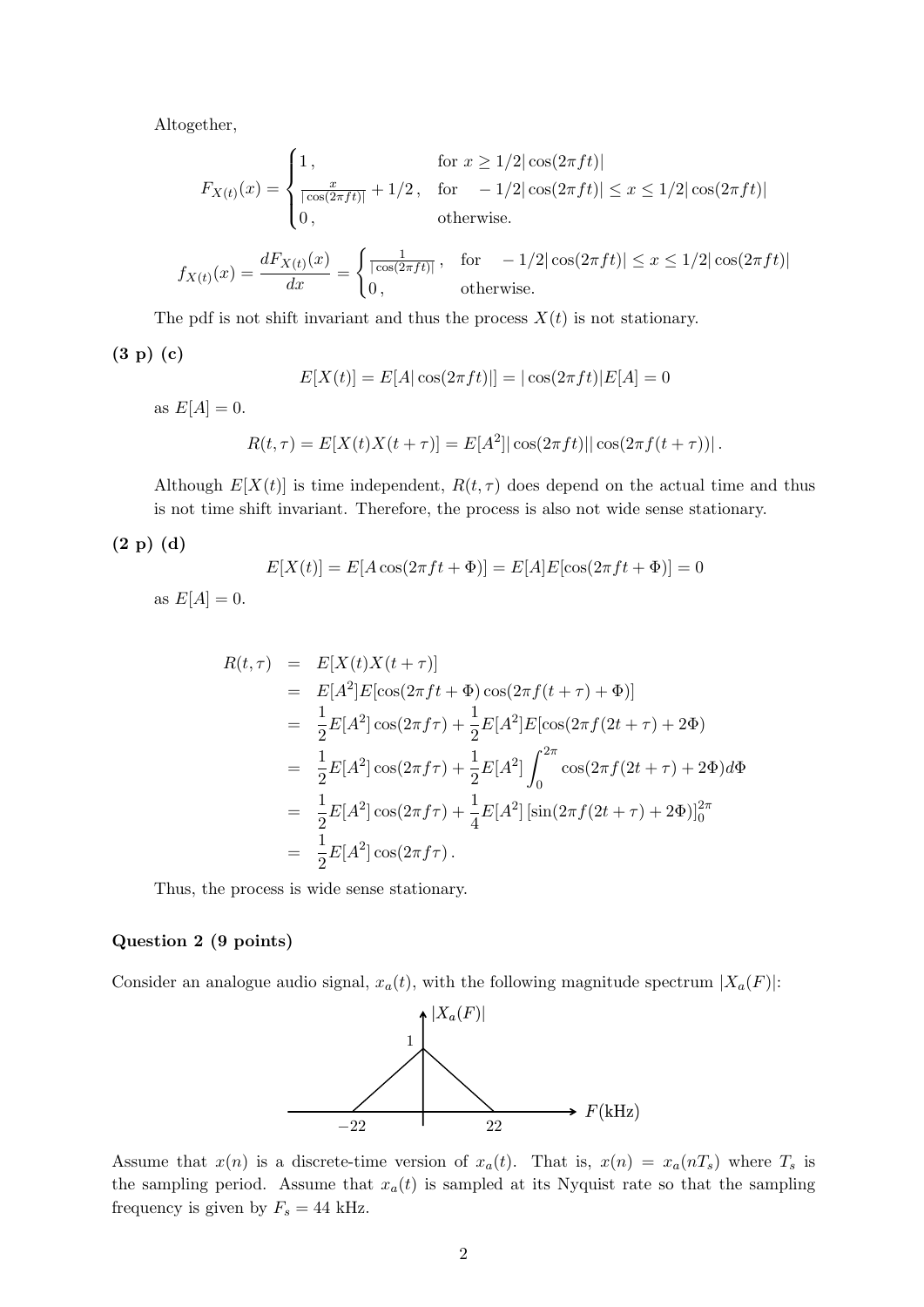(1 p) (a) Give a sketch of the magnitude spectrum  $|X(F)|$  of  $x(n)$ .

Suppose we have to resample the discrete-time signal  $x(n)$  to a rate of 16 kHz. Since the sampling rate needs to be converted by a rational factor, we will do this in two stages. First we will upsample the signal  $x(n)$  by a factor of L, after which we downsample the result thus obtained by a factor  $M$ . The block diagram of this sample rate convertor is as follows:



Note that the signal  $y_2(n)$  is a discrete-time version of  $x_a(t)$  sampled at a rate  $LF_s$ .

- (2 p) (b) Explain in words the purpose of the individual blocks in the figure.
- (1 p) (c) Give values for L and M such that the output signal  $z(n)$  is sampled at a rate of 16 kHz.
- (2 p) (d) What are the specifications of the filters  $H_I(F)$  and  $H_D(F)$  in terms of pass, stop, and transition band? Motivate your answer.
- (3 p) (e) Sketch the spectra of the signals  $y_1(n), y_2(n), y_3(n)$  and  $z(n)$ , both as a function of the normalised angular frequency  $\omega$  (dimensionless) and the frequency F expressed in Hz.

#### Solution

a)



- b) The first block, called the expander, increases the sample rate by a factor L by inserting L − 1 zeros in between every two samples of the input signal  $x(n)$ . The interpolation filter  $H_I(F)$  interpolates the signal thus obtained between the nonzero samples such that the result is an  $LF_s$  sampled version of  $x_a(t)$ . The filter  $H_D(F)$  is a decimation filter which reduces the bandwidth of the signal to  $\pi/M$  in order to avoid aliasing introduced in the last block, the downsampler, which leaves out every  $M-1$  samples, thereby converting the sampling frequency to a rate of  $L/MF_s$ .
- c)  $L = 4, M = 11.$
- d) Both filters are ideal brickwall low-pass filters. The interpolation filter has a bandwidth of 22 kHz in order to reject high-frequency images. The decimation filter should have a bandwidth of  $\pi/M = 88/11 = 8$  kHz in order to avoid aliasing.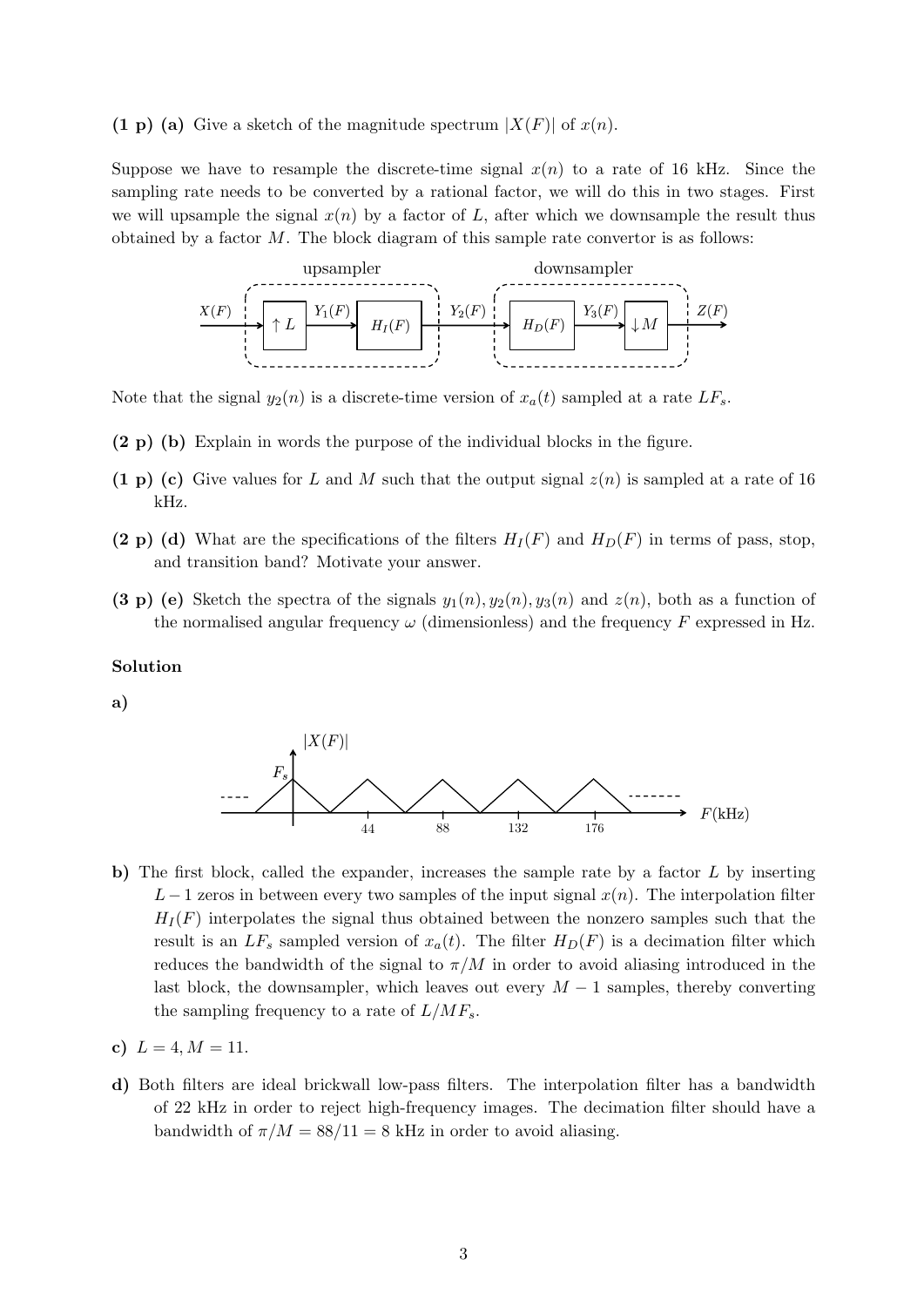

# Question 3 (10 points)

In this question you might want to use Table 1, shown at the end of the exam.

We are interested in calculating the autocorrelation function at the output of a filter. Let  $X[n]$ be a zero-mean uncorrelated Gaussian process with variance  $\sigma_X^2$ . Let the input-output relation of the filter be given by

$$
Y[n] = \frac{1}{3}Y[n-1] + X[n].
$$

- (1 p) (a) Explain how the stochastic process  $Y[n]$  is called.
- (1 p) (b) Give the autocorrelation function  $R_X[k]$  of the input and make a plot of  $R_X[k]$ .
- (1 p) (c) Will the output  $Y[n]$  be wide sense stationary? Motivate your answer.
- (2 p) (d) Determine the system function  $H(z)$  and show that the impulse response is given by  $h[n] = \left(\frac{1}{3}\right)$  $\frac{1}{3}$ <sup>n</sup> u[n], with the function u[n] denoting the unit-step function.
- (2 p) (e) Calculate the cross-correlation  $R_{XY}[k]$ .
- (3 p) (f) Calculate the autocorrelation function  $R_Y[k]$ .

Hint: Depending on the approach that you take, you might want to use the expression for the geometric series for  $|r| < 1$ , given by

$$
\sum_{k=0}^{b} r^k = \frac{1 - r^{b+1}}{1 - r},
$$

and/or Table 1

## Solution

(1 p) (a) This is an IIR filter as the output depends on previous outputs. If the input signal for this filter is white Gaussian noise, process  $Y[n]$  is called an AR process.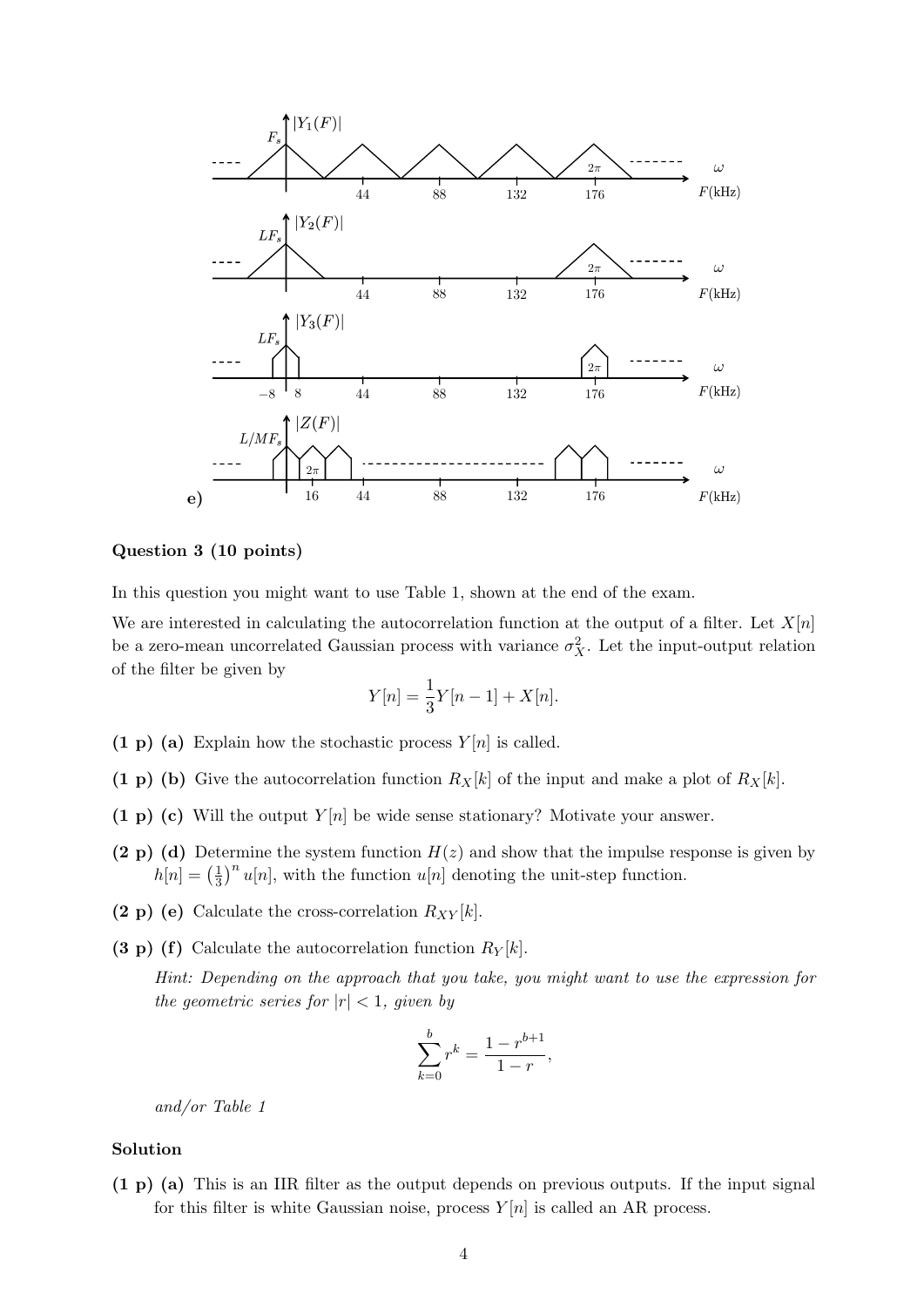- (1 p) (b)  $R_X[k]$  is a deltapulse at zero with height  $\sigma_X^2$ , i.e.,  $R_X[k] = \sigma_X^2 \delta[k]$ .
- (1 p) (c) The input is WSS and the filter is linear and time-invariant. As a consequence, the output is also WSS.
- (2 p) (d) The system function is given by  $H(z) = \frac{1}{1-1/3z^{-1}}$ . The inverse Z-transform of this is given by  $h[n] = \left(\frac{1}{3}\right)$  $\frac{1}{3}$ <sup>n</sup> u[n].

(2 p) (e) 
$$
P_{XY}(\phi) = H(\phi)P_X(\phi) = \frac{\sigma_X^2}{1 - 1/3e^{-j2\pi\phi}}
$$
, leading to  $R_{XY}[k] = \sigma_X^2(\frac{1}{3})^n u[n]$ .

(3 p) (f)

$$
R_Y[k] = \sum_{n} \left(\frac{1}{3}\right)^{-n} u[-n] R_{XY}[k-n] = \sum_{n} \left(\frac{1}{3}\right)^{-n} u[-n] R_{XY}[-(n-k)].
$$

We can split this into a part for which  $k \geq 0$  and a part for which  $k < 0$ . For  $k < 0$ :

$$
R_Y[k] = \sum_{n=-\infty}^{k} \left(\frac{1}{3}\right)^{-n} \sigma_X^2 \left(\frac{1}{3}\right)^{k-n}
$$
  
\n
$$
= \frac{\sigma_X^2}{3^k} \sum_{n=-\infty}^{k} \left(\frac{1}{9}\right)^{-n}
$$
  
\n
$$
= \frac{\sigma_X^2}{3^k} \sum_{-k}^{\infty} \left(\frac{1}{9}\right)^n
$$
  
\n
$$
= \frac{\sigma_X^2}{3^k} \left(\frac{1}{1-1/9} - \frac{1-(1/9)^{-k}}{1-1/9}\right)
$$
  
\n
$$
= \frac{\sigma_X^2}{3^k} \frac{(1/3)^{-2k}}{1-(1/3)^2}
$$
  
\n
$$
= \sigma_X^2 \frac{(1/3)^{-k}}{1-(1/3)^2}.
$$

For  $k\geq 0$  :

$$
R_Y[k] = \sum_{n=-\infty}^{0} \left(\frac{1}{3}\right)^{-n} \sigma_X^2 \left(\frac{1}{3}\right)^{k-n}
$$
  
\n
$$
= \frac{\sigma_X^2}{3^k} \sum_{n=-\infty}^{0} \left(\frac{1}{9}\right)^{-n}
$$
  
\n
$$
= \frac{\sigma_X^2}{3^k} \sum_{n=-\infty}^{\infty} \left(\frac{1}{9}\right)^n
$$
  
\n
$$
= \frac{\sigma_X^2}{3^k} \frac{1}{1 - 1/9}
$$
  
\n
$$
= \sigma_X^2 \frac{(1/3)^k}{1 - (1/3)^2}.
$$

Altogether, we get  $R_Y[k] = \frac{9}{8}\sigma_X^2(1/3)^{|k|}$ .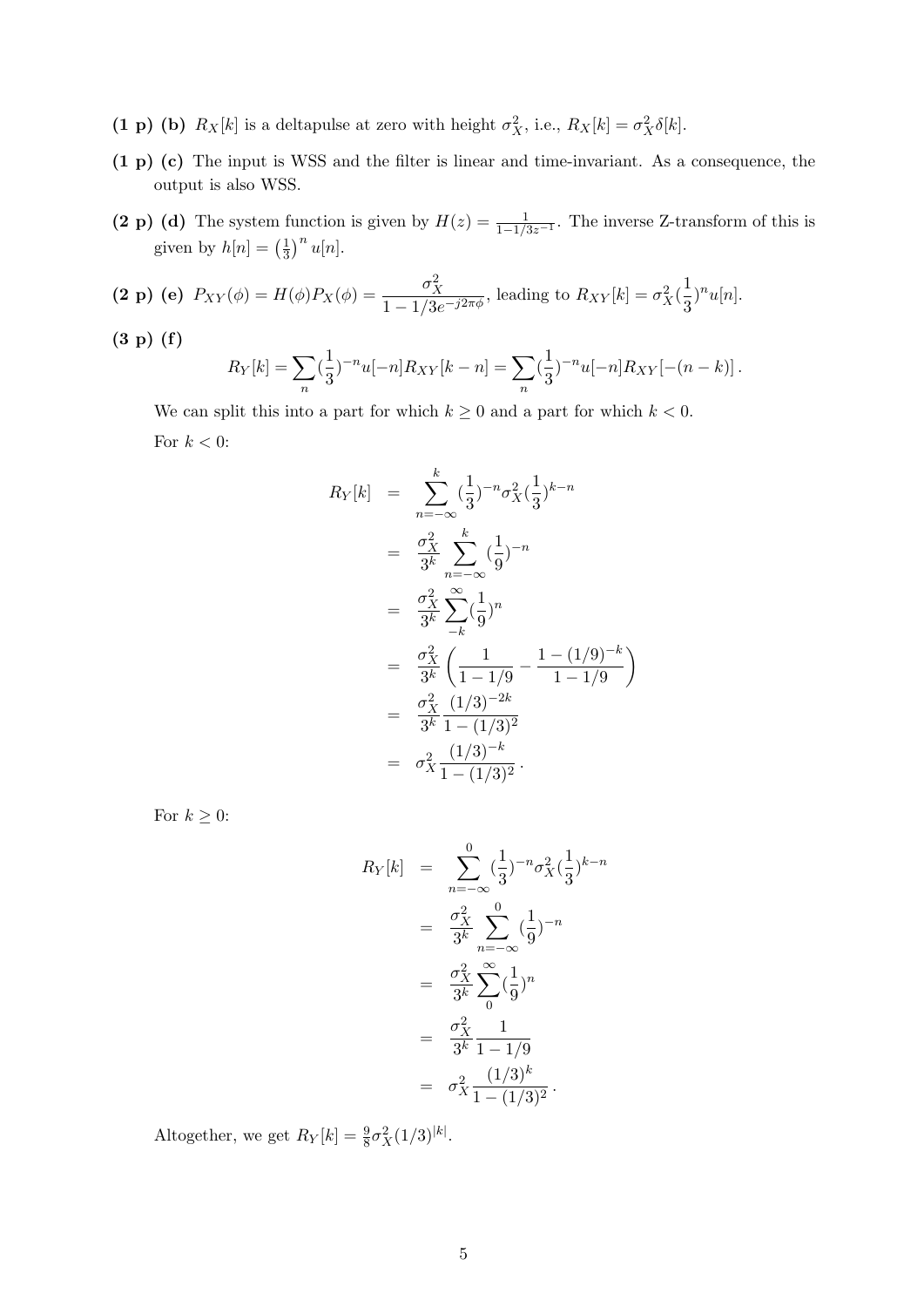Alternatively, via the Fourier domain:

$$
P_Y = = |H(\phi)|^2 P_X(\phi)
$$
  
= 
$$
\frac{\sigma_X^2}{|1 - 1/3e^{-j2\pi\phi}|}
$$
  
= 
$$
\frac{\sigma_X^2}{1 + 1/9 - \frac{2}{3}\cos(2\pi\phi)},
$$
  

$$
R_Y[k] = \frac{8}{9}\sigma_X^2(\frac{1}{3})^{|k|}.
$$

which leads to

#### Question 4 (10 points)

Consider a first-order IIR filter of which the transfer function is given by

$$
H(z) = \frac{b}{1 - az^{-1}},
$$

where  $b, a \in \mathbb{R}$ .

(1 p) (a) Give an expression for the impulse response  $h(n)$  of  $H(z)$ .

This first-order IIR filter can be implemented by each of the following realisations; they only differ in the location of the multiplier b:



In a practical scenario we have to quantise the outputs of the multipliers. Assume that the quantisers we use are uniform midtread quantisers with stepsize  $\Delta$ . Assuming  $\Delta$  is small enough, the quantisation error can be modelled as an additive noise signal  $z(n)$ , which is a realisation of an uncorrelated wide-sense stationary process, having a uniform distribution over the interval  $\left[-\frac{\Delta}{2}\right]$  $\frac{\Delta}{2}, \frac{\Delta}{2}$  $\frac{\Delta}{2}$ , and uncorrelated with the input signal, schematically shown as follows:



- (2 p) (b) Compute the mean and variance of the quantisation noise process.
- (3 p) (c) Compute the variance of the total quantisation noise at the output of the digital filter with realization A.
- (3 p) (d) Compute the variance of the total quantisation noise at the output of the digital filter with realization B.
- (1 p) (e) Given a value of the multiplier a, for what values of b is realisation A favourable over realization B? Motivate your answer.